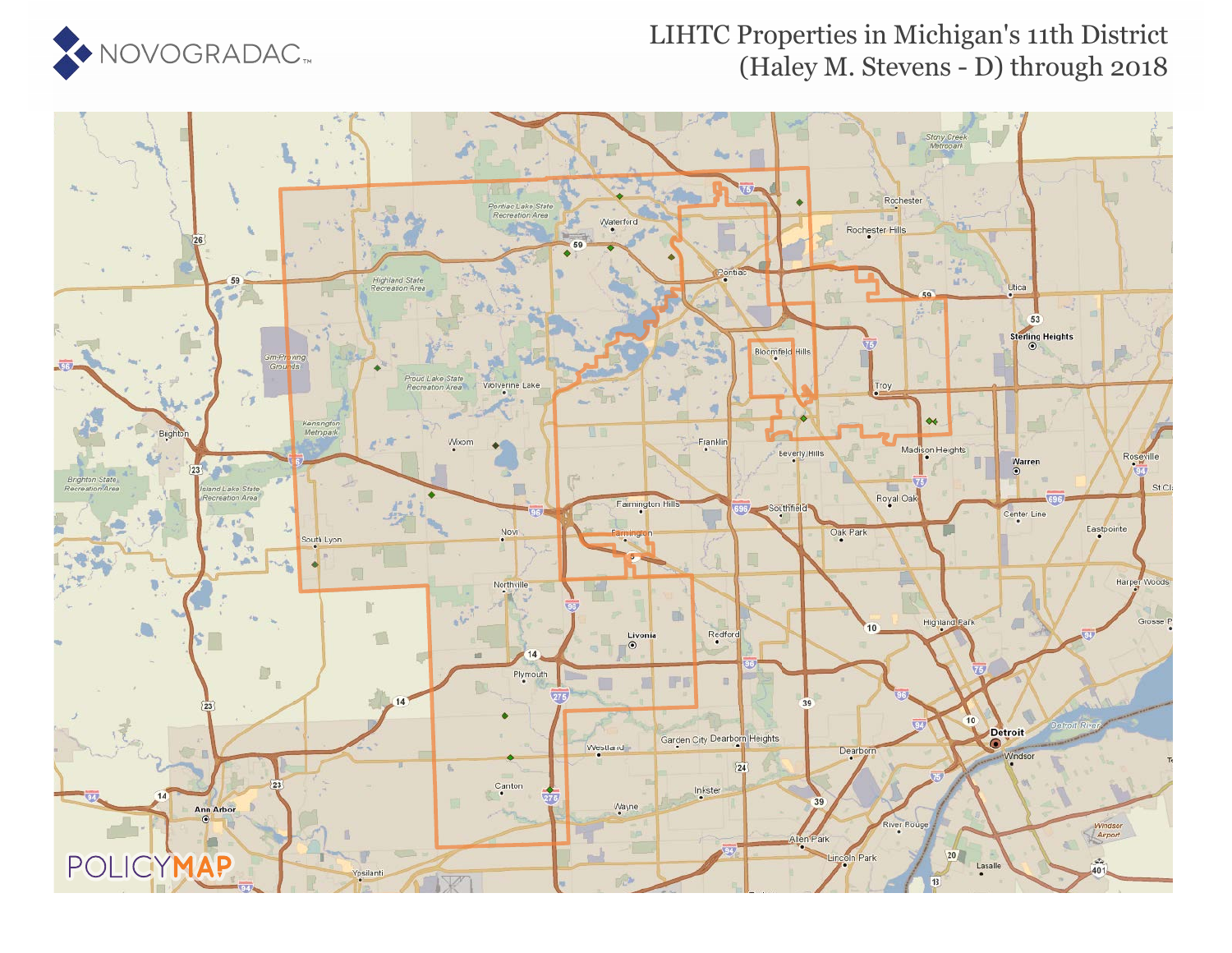## LIHTC Properties in Michigan's 11th District Through 2018

| <b>Project Name</b>                        | <b>Address</b>                         | <b>City</b>         | <b>State</b>           | <b>Zip Code</b> | Nonprofit<br><b>Sponsor</b> | <b>Allocation</b><br><b>Year</b> | <b>Annual</b><br><b>Allocated</b><br><b>Amount</b> | <b>Year Placed</b><br>in Service | <b>Construction Type</b>  | <b>Total</b><br><b>Units</b> | Low<br><b>Income</b><br><b>Units</b> | <b>Rent or</b><br><b>Income</b><br><b>Ceiling</b> | <b>Credit</b><br>Percentage                 | Tax-<br><b>Exempt</b><br><b>Bond</b> | <b>HUD Multi-</b><br>Family<br><b>Financing/Rental</b><br><b>Assistance</b> |
|--------------------------------------------|----------------------------------------|---------------------|------------------------|-----------------|-----------------------------|----------------------------------|----------------------------------------------------|----------------------------------|---------------------------|------------------------------|--------------------------------------|---------------------------------------------------|---------------------------------------------|--------------------------------------|-----------------------------------------------------------------------------|
| <b>MEADOWS OF</b><br><b>AUBURN HILLS</b>   | 3131 N<br>SQUIRREL RD                  | <b>AUBURN HILLS</b> | MI                     | 48326           | No                          | 1995                             | \$0                                                | 1997                             | <b>New Construction</b>   | 120                          | 119                                  |                                                   | $70\,\%$ present $\,$ No value              |                                      |                                                                             |
| PINE LAKE APTS                             | $3620\,$ WINDMILL $\,$ WATERFORD<br>DR |                     | $\mathbf{M}\mathbf{I}$ | 48329           | No                          | 1996                             | \$0                                                | 1998                             | Acquisition and Rehab 95  |                              | 95                                   |                                                   | <b>Both 30%</b><br>and 70%<br>present value | No                                   |                                                                             |
| WATERFORD WEST<br><b>APTS</b>              | <b>7380 ARBOR</b><br><b>TRAIL</b>      | <b>WATERFORD</b>    | MI                     | 48327           | No                          | 1995                             | \$0                                                | 1998                             | New Construction          | 148                          | 147                                  |                                                   | $70\,\%$ present $\,$ No value              |                                      |                                                                             |
| <b>CANTON CLUB EAST</b><br><b>APTS</b>     | 41317<br><b>CROSSBOW CIR</b>           | <b>CANTON</b>       | $\mathbf{M}$ I         | 48188           | $\mathbf{N}\mathbf{o}$      | 2000                             | \$0                                                | 2000                             | New Construction          | 148                          | 147                                  |                                                   | $30\,\%$ present $\,$ Yes value             |                                      |                                                                             |
| <b>AMERICAN HOUSE</b><br><b>TROY</b>       | <b>2300 GRAND</b><br><b>HAVEN DR</b>   | <b>TROY</b>         | MI                     | 48083           | No                          | 2000                             | \$0                                                | 2000                             | <b>New Construction</b>   | 146                          | 59                                   |                                                   | $30\,\%$ present $\,$ Yes value             |                                      |                                                                             |
| LOCKWOOD OF<br><b>WATERFORD</b>            | 1407 SKIPPER<br>DR                     | <b>WATERFORD</b>    | $\mathbf{M}\mathbf{I}$ | 48327           | No                          | 2003                             | \$0                                                | 2002                             | <b>New Construction</b>   | 126                          | 51                                   |                                                   | $30\,\%$ present $\,$ Yes value             |                                      |                                                                             |
| 920 ON THE PARK                            | 920 JOHN R RD TROY                     |                     | MI                     | 48083           | No                          | 2005                             | \$0                                                | 2004                             | Acquisition and Rehab 297 |                              | 287                                  |                                                   | $30\,\%$ present $\,$ Yes value             |                                      |                                                                             |
| <b>WATERFORD</b><br><b>MEADOWS</b>         | 834 W ALPHA<br><b>PKWY</b>             | <b>WATERFORD</b>    | MI                     | 48328           |                             | 2007                             | \$677,312                                          | 2008                             | Acquisition and Rehab 200 |                              | 200                                  | 60% AMGI                                          | <b>Both 30%</b><br>and 70%<br>present value | No                                   |                                                                             |
| <b>LINCOLNSHIRE</b><br><b>VILLAGE APTS</b> | 44908 TRAILS<br>CT                     | <b>CANTON</b>       | MI                     | 48187           |                             | 2010                             | \$344,844                                          | 2009                             | Acquisition and Rehab 147 |                              | 146                                  | 60% AMGI                                          | $30\,\%$ present $\,$ Yes value             |                                      |                                                                             |
| <b>OXFORD APTS</b>                         | 1245 OXFORD<br><b>MANOR CT</b>         | SOUTH LYON          | MI                     | 48178           | $\mathbf{N}\mathbf{o}$      | 1989                             | \$0                                                | 1991                             | <b>New Construction</b>   | 28                           | 28                                   |                                                   | $70\,\%$ present $\,$ No value              |                                      |                                                                             |
| <b>SOUTH HILL APTS</b>                     | 585<br>GWENDOLYN<br><b>BLVD</b>        | <b>MILFORD</b>      | MI                     | 48381           | Yes                         | 1991                             | \$0                                                | 1991                             | Acquisition and Rehab 120 |                              | 120                                  |                                                   | <b>Both 30%</b><br>and 70%<br>present value | No                                   |                                                                             |
| <b>BALDWIN HOUSE</b>                       | 200 CHESTER<br><b>ST</b>               | <b>BIRMINGHAM</b>   | $\mathbf{M}\mathbf{I}$ | 48009           | $\mathbf {No}$              | 1994                             | $\$0$                                              | 1994                             | New Construction          | 131                          | $53\,$                               |                                                   | $30\,\%$ present $\,$ Yes value             |                                      |                                                                             |
| MEADOWOOD PARK                             | 27056<br>PINEWOOD DR                   | WIXOM               | $\mathbf{M}\mathbf{I}$ | 48393           | $\rm \bf No$                | 1993                             | \$0                                                | 1995                             | New Construction          | 248                          | 248                                  |                                                   | $70\,\%$ present $\,$ No value              |                                      |                                                                             |